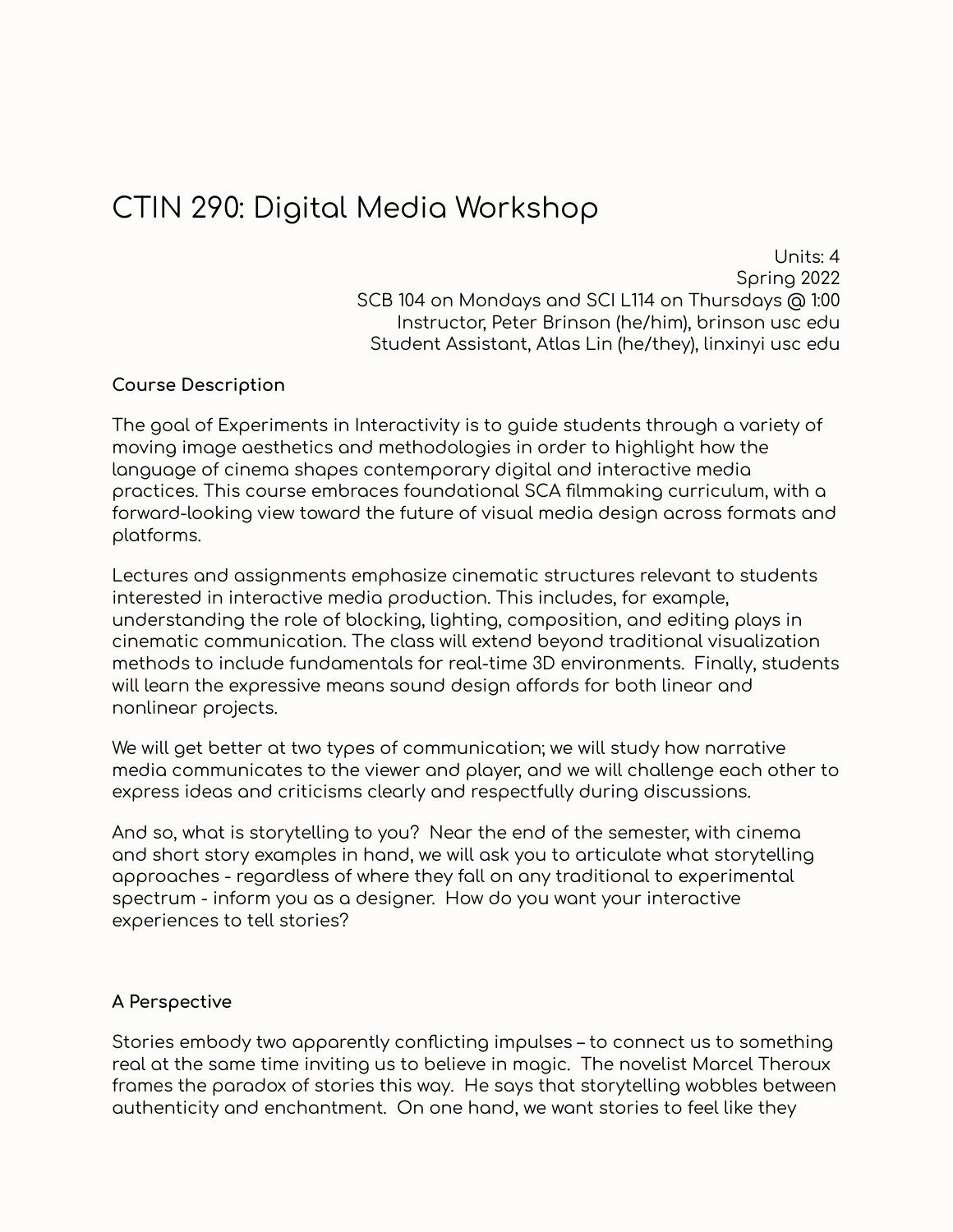must be real for someone, and on the other, we want to engage the possibility of what cannot exist.

A creator's authorial intention plays crucially into the audience and players' interpretations. We know our shows, movies, and games are made by people, and as we watch and play, we contemplate how the author and the work makes meaning. In our lifetime, a computer program will write a brilliant screenplay about a boy and his dog, and because we will know that the writer is software, we will understand that story's meaning differently than if a person had written it.

Or, consider what a former [student](https://sharkeya.medium.com/post-5-what-can-be-learned-from-ctin-290-62b877a2d9ab) of 290 wrote.

#### **Learning Objectives**

Visual and Interactive Storytelling

(Pink text indicates learning goals drawn from USC Games Skills Roadmap 2022)

Describe how visual storytelling approaches builds subtext and theme with an emphasis on point-of-view.

Understand color theory, and lighting in order to compose communicative visual designs.

Create story stakes, pressure, and growth for your characters.

● Compare how cinematic and interactive storytelling techniques express change and contrast. For example, evaluate how video editing creates montage in order to understand relevant approaches in game language.

Analyze the arc of experience in films and games.

● Discuss how prior art research inspires your work.

Digital Media Development

Construct interactive worlds in the Unity game engine (literacy).

Translate photography and video camera operation to game camera principles.

Understand the essential components of 3D models, including materials, textures, and meshes in order to incorporate them in-game.

Create rich and meaningful sound designs.

Production Methods

- Explain how self-direction couples with shared creative visions.
- Give and take critique.
- Use ideation, brainstorming, and prototyping approaches.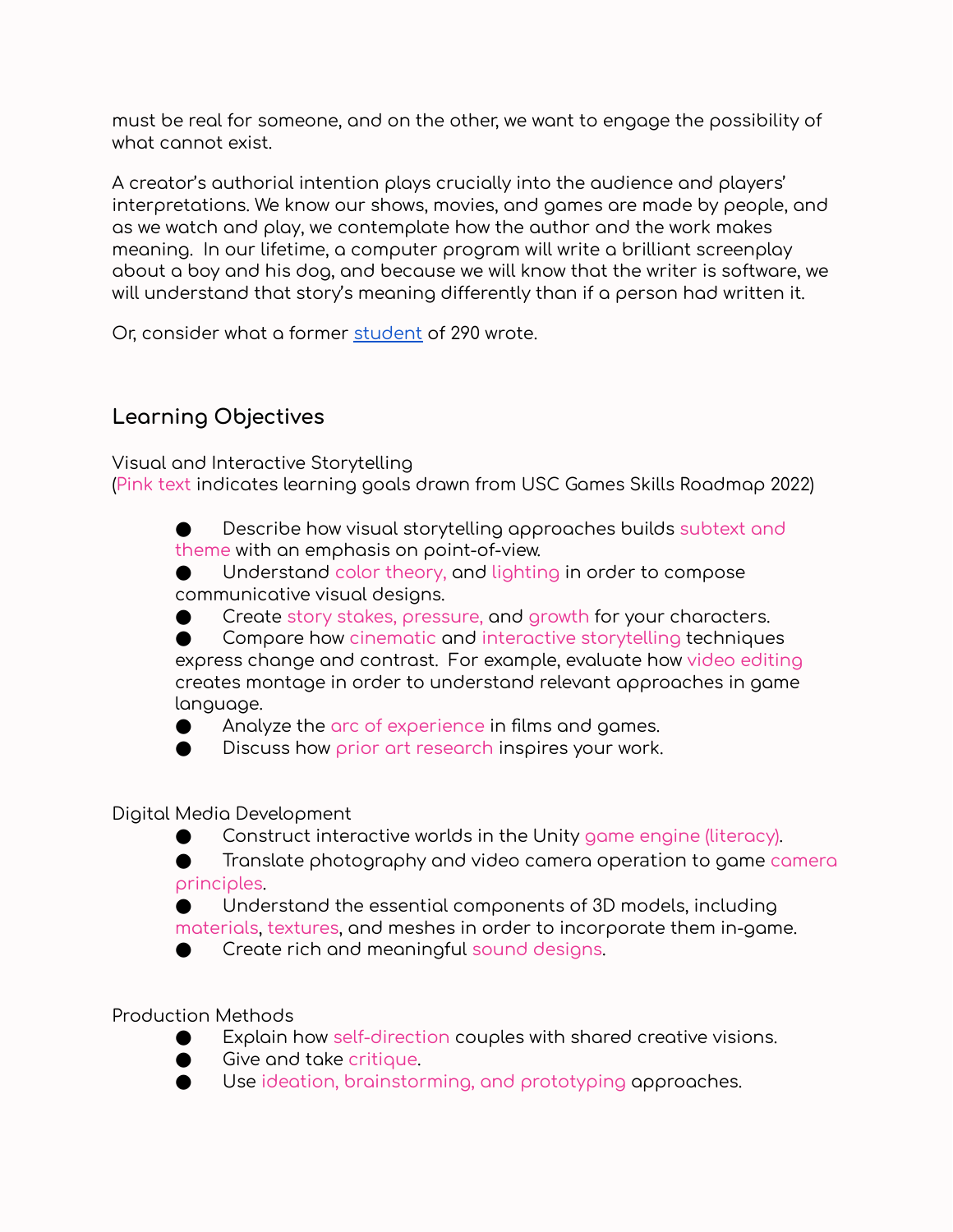#### **Readings**

\* There are many more [readings](https://drive.google.com/drive/folders/1rxKhs2UpwYhrnVbrS1dgFXTUgri18GIU?usp=sharing) in our folder than any student will be asked to read. (You have to log into USC to view).

The Merchant and the Alchemist's Gate by Ted Chiang Painting with Light by John Alton The Science of Storytelling by Will Storr Alice's Adventures in Wonderland by Lewis Carroll Down the Rabbit Hole by Matt Margini Folding Beijing by Hao Jingfang The Planiverse by Alexander Dewdney The Library of Babel, by Jorge Luis Borges Michael Bay Finally Made an Art Movie by Jane Anders What is Game University For? by Robert Yang

#### **Grading**

| 3 Projects   $20\% \times 3 = 60\%$<br>4 Warmups   $6\% \times 4 = 24\%$<br>Vimeo Gems   $2.5% \times 2 = 5%$<br>Participation   11% $\times$ 1 = 11% |  |  |
|-------------------------------------------------------------------------------------------------------------------------------------------------------|--|--|
|-------------------------------------------------------------------------------------------------------------------------------------------------------|--|--|

### **Schedule**

**-------------------**

### **Part 1:**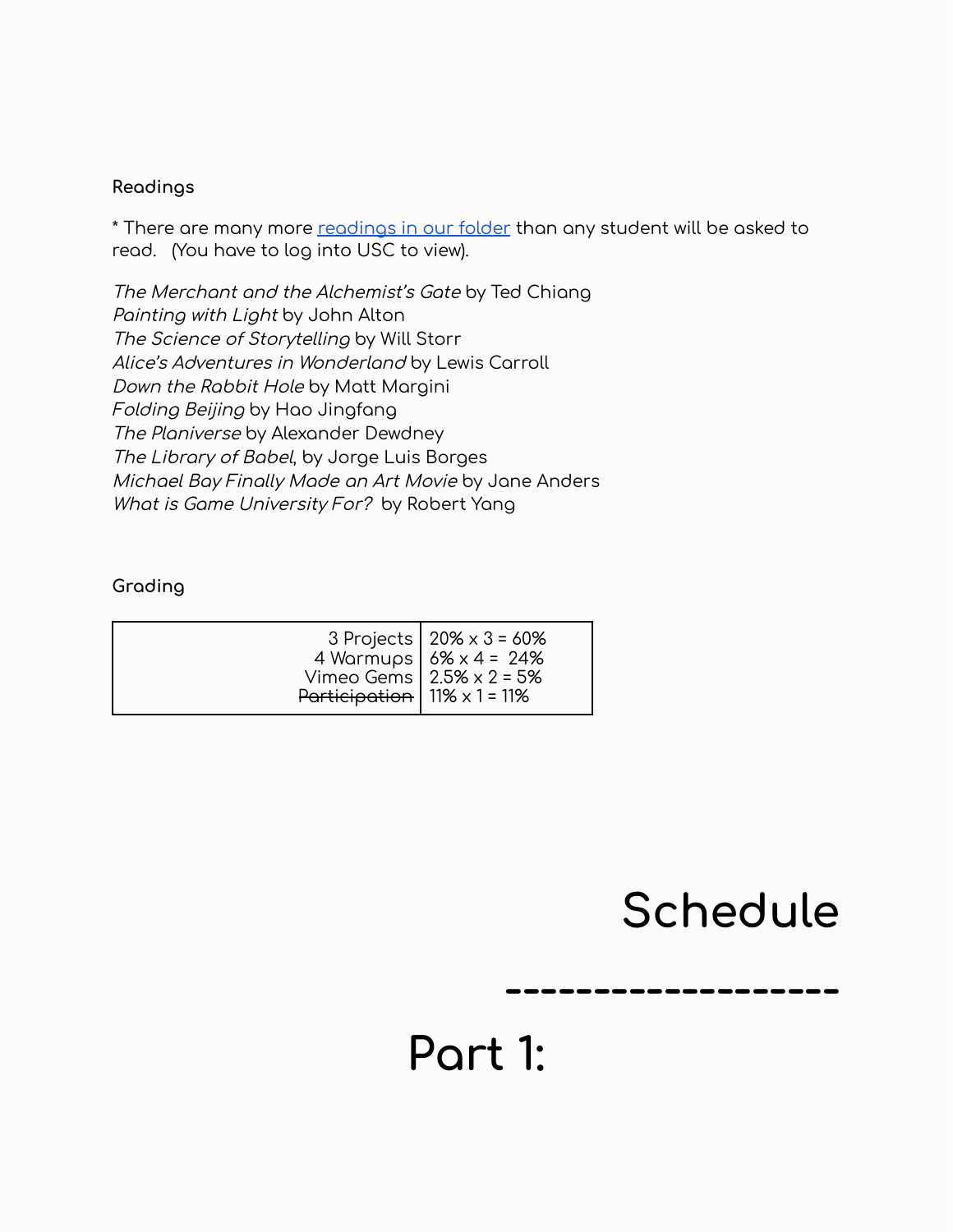### **Perception and Attention**

#### **Week 1 (Day 1) Jan 10**

After an introduction to the class, we will screen and discuss the relationship between the **camera** and the screen image. What does the viewer see and how is meaning expressed?

Topic: The Camera, The Shot



- **Angles**
- Leading the Action; headroom

Screenings: A Most Violent Year (2014), Grandma's Reading Glass (1900), American Psycho (2000), Ballad Of Buster Scruggs (2018)

#### **Week 1 (Day 2) Jan 13**

The principles of **montage** were outlined nearly one hundred years ago. The film cut has meaning; it follows rules of continuity at the same time it provides a substantial change in content. How do sequence and rhythm operate?

Also, we will edit.

Topic: Montage

Continuity and editing conventions such as the 30 degree rule and the reverse angle

- Film space
- Screening: Paris I Love You (2006)

Due: Umurangi [Generation](https://docs.google.com/document/d/1sdjqwVo3kis_3LhcWrDNpLOgfSDsKBTzrOqrGuASIZI/edit) and Filmic Pro

Due: Install Unity 2020.3.x by first installing Unity Hub [Download](https://unity3d.com/get-unity/download) - Unity

Due: Download the zip, **[Lighting](https://drive.google.com/drive/folders/1z1lWtDQxULNfgVB50qnbJhhPC7XFX2Z_?usp=sharing)** 

Workshop: [Cinematography](https://docs.google.com/document/d/1Rev2nO8F2Ts97WrCs5TZPZoWfe8SqwKoWROcHVLIPig/edit)

**Week 2 (Day 1) Jan 17**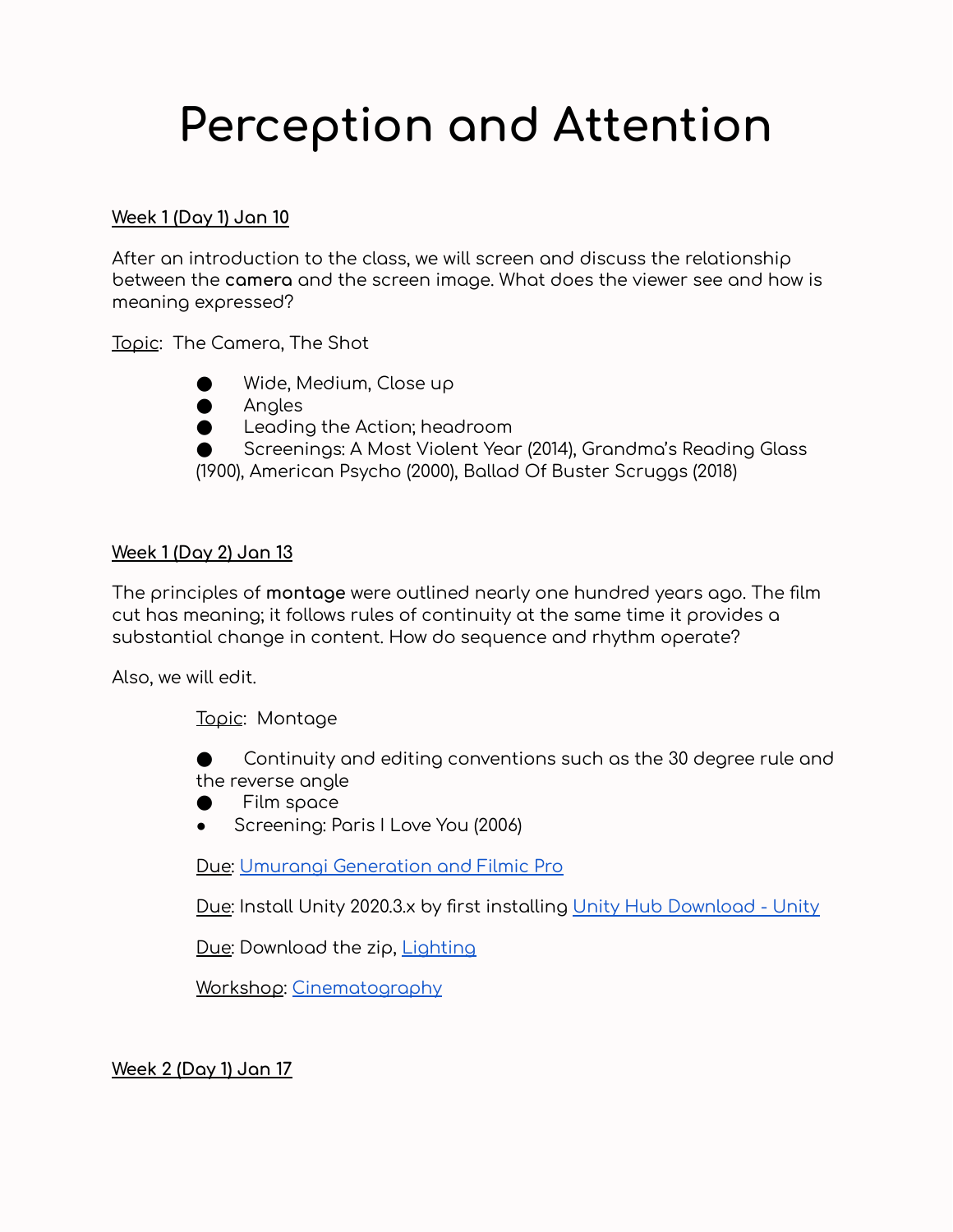**HOLIDAY** 

#### **Week 2 (Day 2) Jan 20**

Read: The Science of Storytelling (pg 11-32 and 56-58 and 61-78)

The filmmaker chooses what the viewer sees.

Screening: Ballad of Buster Scruggs (2018), Blade Runner 2049 (2019), Moon (2009) Learning Goals For Screening: story stakes, pressure, and growth; arc of experience

Due: Made a Vimeo account and share the link with Atlas: Paste it into this doc ( $\blacksquare$  [Vimeo](https://docs.google.com/document/d/1pO4Ju0HIM05TzeeP0ERJ4TWhhWye9oW4pB_bsFk-BSE/edit?usp=sharing) Links)

Due: Install Davinci Resolve (unless you will use a program you have and know)

Workshop: [Editing](https://docs.google.com/document/d/1Rev2nO8F2Ts97WrCs5TZPZoWfe8SqwKoWROcHVLIPig/edit) (Workshop #2)

### **Part 2: Cause and Effect As Argument**

**Week 3 (Day 1) Jan 24**

Due: A Tutorial and an [Abstraction](https://docs.google.com/document/d/1VdMojMdzZK62O0H9ixfXPVbMV8bGlDCSg64RJEHEvRs/edit) (Warmup)

**Week 3 (Day 2) Jan 27**

Read: [Painting](https://drive.google.com/drive/u/1/folders/1rxKhs2UpwYhrnVbrS1dgFXTUgri18GIU) With Light

Workshop: Meet in our classroom and we'll walk to a sound stage for a lighting workshop. Make sure your shoes are "closed toed", so no flip flops. And bring any sort of gloves, mits, or hand towel as you'll be handling hot lighting equipment. Link for in [class.](https://docs.google.com/document/d/1K5zXpwDwCJkxvy21XoGxAv9nopZ9NsM-IBOod13IMjE/edit)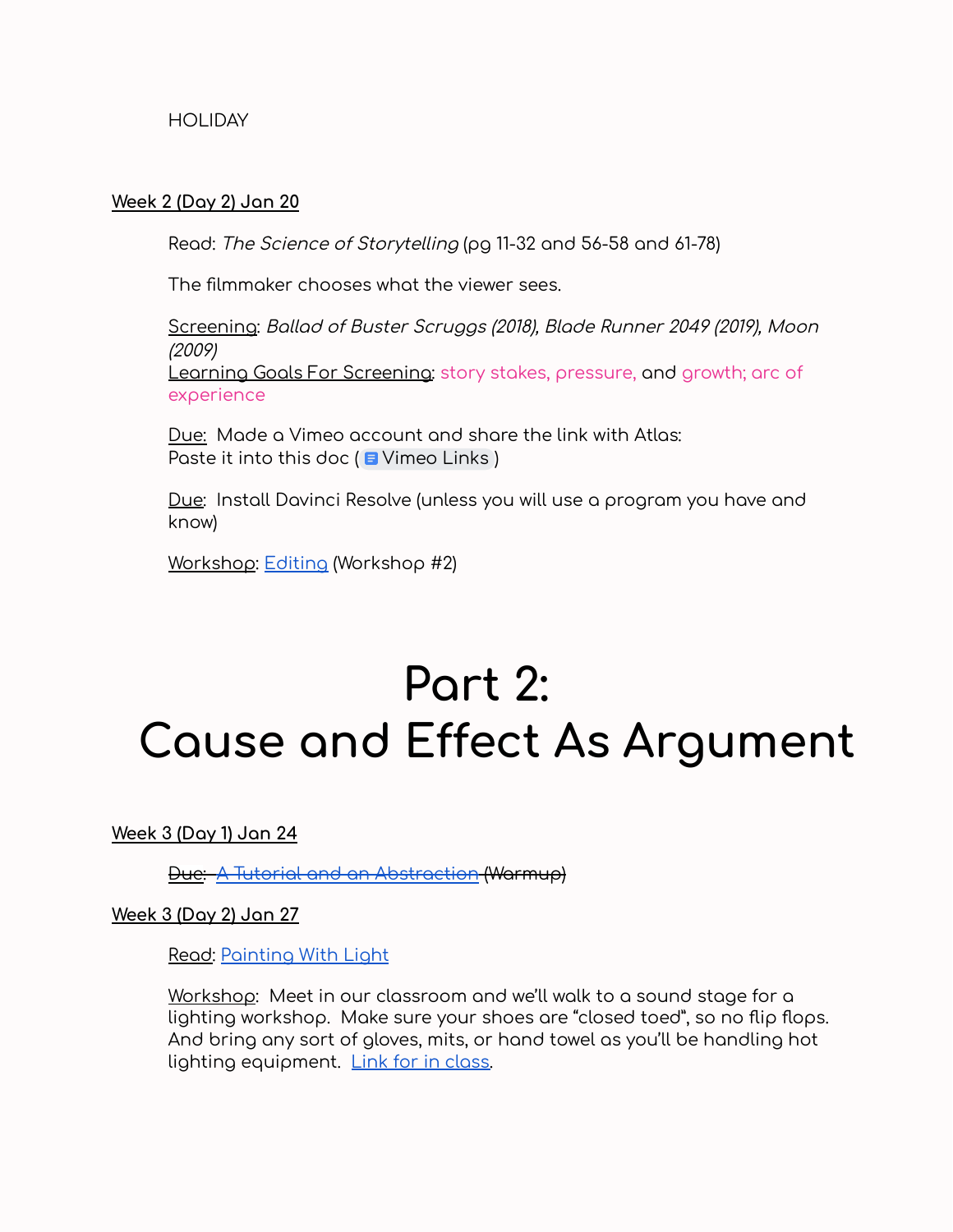The camera's **point-of-view** operates as a primary mechanism for cinema as argument. What does a film say by what it shows and, conversely, what is not said (or seen)?

Workshop: Unity [Lighting](https://drive.google.com/drive/u/1/folders/1z1lWtDQxULNfgVB50qnbJhhPC7XFX2Z_)

Topic: Camera Action and Fundamentals

● Pan, Tracking, Zoom

Camera operation - Focal Length; Depth of Field; Aperture; Shutter Speed

Due: Your [Vimeo](https://docs.google.com/document/d/1BZrXshAYJrYaoSrGxJfAraA4SElmOjdpDgkvXBmuRVM/edit) Gems

In dramatic **narrative films**, the protagonist is put in conflict that pressures or forces them to change. As viewers, we anticipate where the character will go (and take us). And if we are surprised by an outcome, we gain insight into that character, often by way of reflecting on prior scenes.

We will discuss how the various forms of **camera movement** create mood and meaning.

#### **Week 4 (Day 1) Jan 31**

Visit: USC Games Director Danny Bilson visits at 1:15 to lecture about story structure.

Read: The Merchant and the [Alchemist's](https://drive.google.com/drive/u/1/folders/1rxKhs2UpwYhrnVbrS1dgFXTUgri18GIU) Gate

Due: A Tutorial and an [Abstraction](https://docs.google.com/document/d/1VdMojMdzZK62O0H9ixfXPVbMV8bGlDCSg64RJEHEvRs/edit) (Warmup)

#### **Week 4 (Day 2) Feb 3**

Read: The Science of Storytelling (pg 190-200 and 240-246)

Due: [Character](https://docs.google.com/document/d/1OXeknkYHindE3uaUpaFUVK9NjSvzbCFfTxlAFvM2LBc/edit) Sheet (Warmup for Project 1)

Topic: The Long Take

Screenings: Birdman (2014), Rope (1948), Sacrifice (1986), The Way Things Go (1988)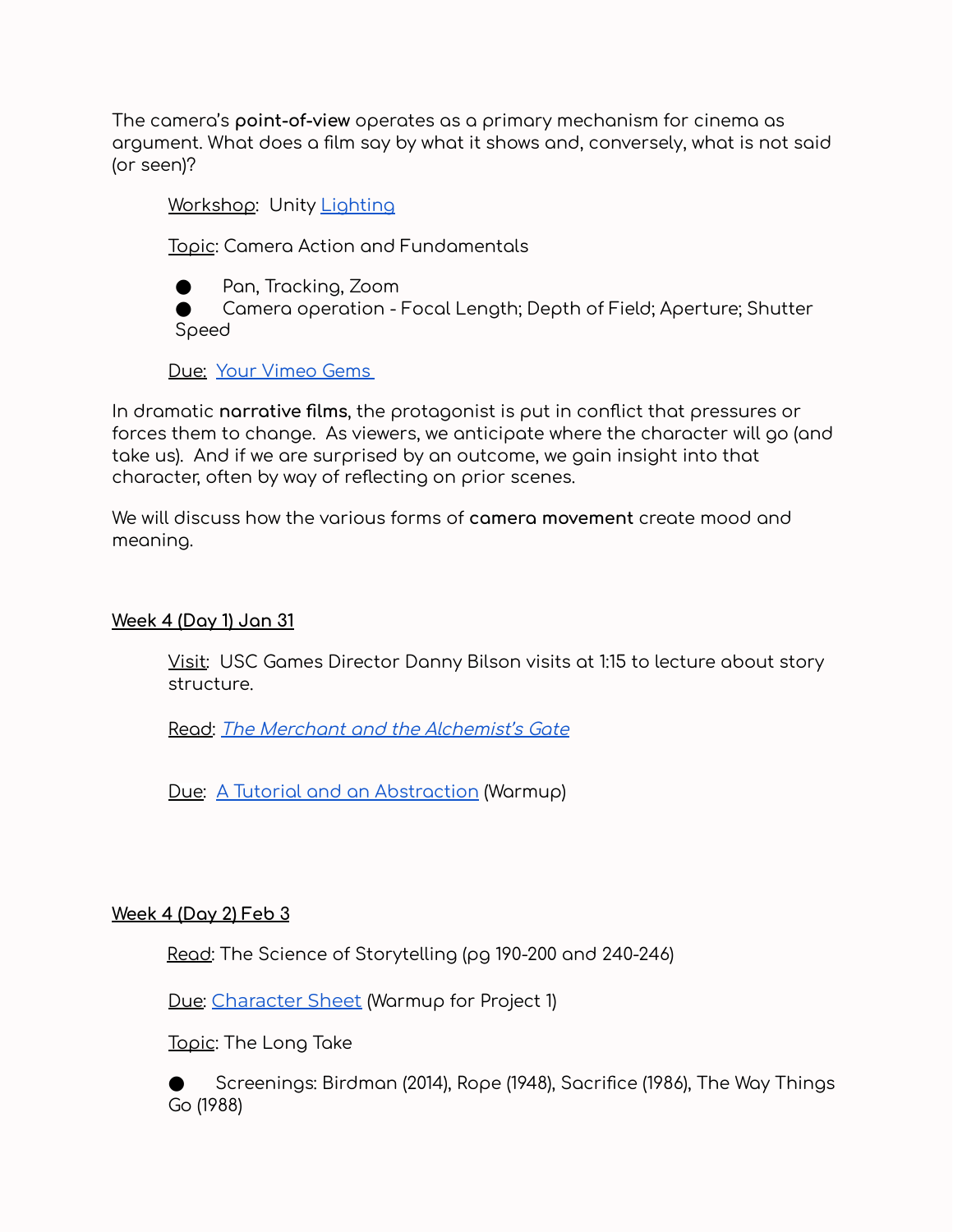Considering the camera and editing techniques reviewed in previous classes, what is the expressive power of the **long take**? After viewing scenes with no formal cuts, we will discuss this signature approach in modernist filmmaking. Films can simultaneously provide a fictional story while being about those cinematic modes of production that created that very fiction.

## **Part 3: Anticipation and Closure**

#### **Week 5 (Day 1) Feb 7**

\*Meet in SCI 106

Screening: Sorry To Bother You, 2018 Learning Goals For Screening: subtext and theme; story stakes, pressure, and growth; arc of experience; color theory and lighting; sound design; camera principles

Questions for [Discussion](https://docs.google.com/document/d/1fvVAtrO7icuae8wcfPyp2W8Smlfu1Jzyax6PTXw6AIg/edit)

#### **Week 5 (Day 2) Feb 10**

#### Due: Project 1, A Story [Extends](https://docs.google.com/document/d/1rEv3k2vBlZ7otRY6O-fAel1jIMIGR3enar1_CavHutA/edit) Twice (video)

Unity Essentials

#### **Week 6 (Day 1) Feb 14**

Due: Project 1, A Story [Extends](https://docs.google.com/document/d/1rEv3k2vBlZ7otRY6O-fAel1jIMIGR3enar1_CavHutA/edit) Twice (video)

#### **Week 6 (Day 2) Feb 17**

Screening: World of Tomorrow

Workshop: Thing From the [Future](http://www.peterbrinson.com/TFTF/TFTF_web/index.html)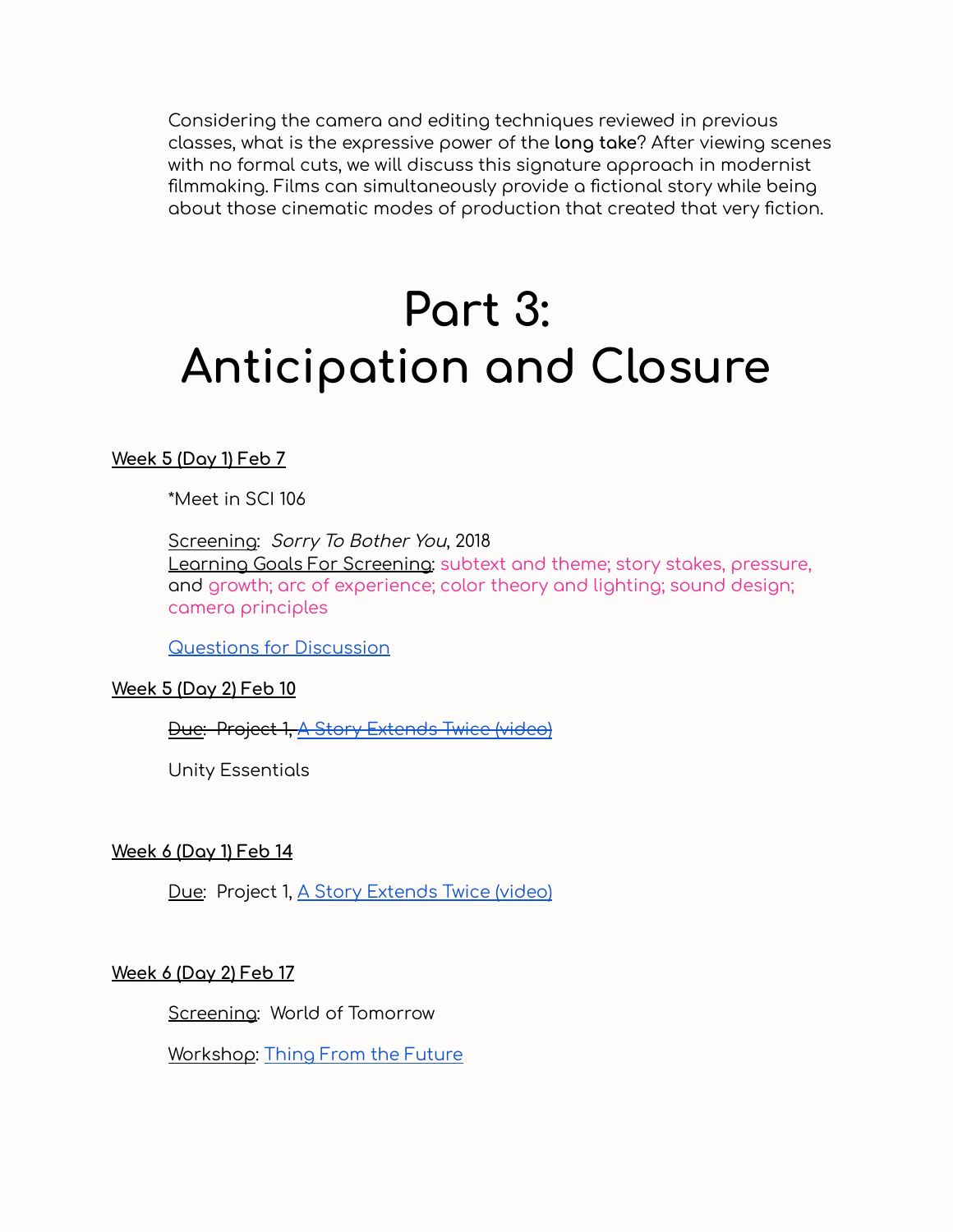Workshop: Unity - A look at the Unity3D game engine with a focus on the first-person-perspective genre; triggers; transform (component). Using Walking [Wonders.](https://drive.google.com/drive/u/1/folders/1z1lWtDQxULNfgVB50qnbJhhPC7XFX2Z_)

Read: [Folding](https://uncannymagazine.com/article/folding-beijing-2/) Beijing

….Continue critiquing Project 1

#### **Week 7 (Day 1) Feb 21**

**HOLIDAY** 

### **Part 4: Breaking the Rules**

**Week 7 (Day 2) Feb 24**

\*Meet in SCI 106

Screening: Mulholland Drive, 2001

Learning Goals For Screening: subtext and theme; arc of experience; color theory and lighting; sound design; camera principles

- During the first 30 minutes of the film, what events or moments make you curious? That is, what questions does the film put in your mind, questions for which you anticipate an answer?
- At what point do you realize your questions aren't going to be answered?
- If they don't get answered, then what else is there? In the absence of closure, what interpretations of the story, characters, and actions can you offer?
- What does it mean to you for a film to be dream-like?

Read: [Folding](https://uncannymagazine.com/article/folding-beijing-2/) Beijing

• What is this story critical of?

#### **Week 8 (Day 1) Feb 28**

#### (PROGRESS reviewed in class): A Hike With [Vistas](https://docs.google.com/document/d/1JJ309vTb9td8oDMrZw0qTG-hZ9-7mYesbhL01cZX7xY/edit) (Warmup)

Since the earliest days of cinema, filmmakers have defied the rules of cinematic language, including the approaches we have studied during previous weeks. Is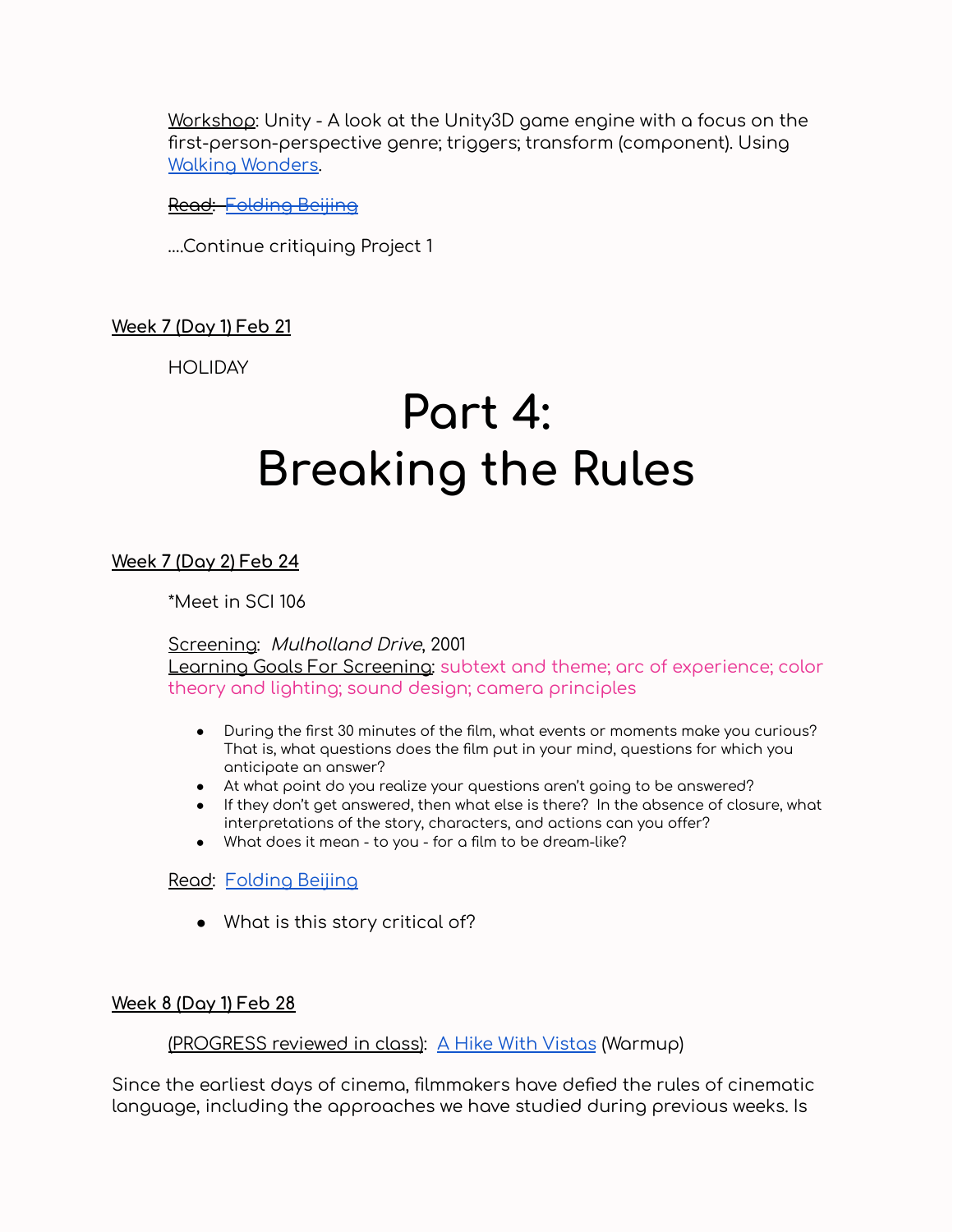the experimental film best understood in contrast to convention? Does the audience need to have a sense of the avant-garde filmmaker's intentions? And what happens to radical techniques after audiences get used to them?

#### **Week 8 (Day 2) March 3**

Topic: Transgression in Cinema: Counterculture, the Avant Garde

Screening:

- Twin Peaks, 2017
- A Movie, 1958
- The Cabinet of Dr. Caligari, 1919
- Phantom of Liberty, 1972
- Space is the Place, 1972
- Island of Flowers, 1989

Read: [Michael](http://io9.gizmodo.com/5301898/michael-bay-finally-made-an-art-movie) Bay Finally Made an Art Movie

#### **Week 9 (Day 1) March 7**

Due: A Hike With [Vistas](https://docs.google.com/document/d/1JJ309vTb9td8oDMrZw0qTG-hZ9-7mYesbhL01cZX7xY/edit) (Warmup)

# WORKShop - WALKING WONDERS and help [video](https://vimeo.com/613777795)

#### **Week 9 (Day 2) March 10**

Due: A Hike With [Vistas](https://docs.google.com/document/d/1JJ309vTb9td8oDMrZw0qTG-hZ9-7mYesbhL01cZX7xY/edit) BUILD zipped and uploaded

\*Meet in SCI 106

#### Watch: Paprika, 2006

Learning Goals For Screening: subtext and theme; story stakes, pressure, and growth; arc of experience; color theory and lighting; sound design

This film employs two approaches we've discussed this semester. One, it's a dramatic film in which I feel concern for the main character; I feel anxious for their loss; and I anticipate closure. That is, early on, we are given questions to which we ultimately expect answers. On the other hand, dreams and dream logic are central to the story. In life, dreams tend not to provide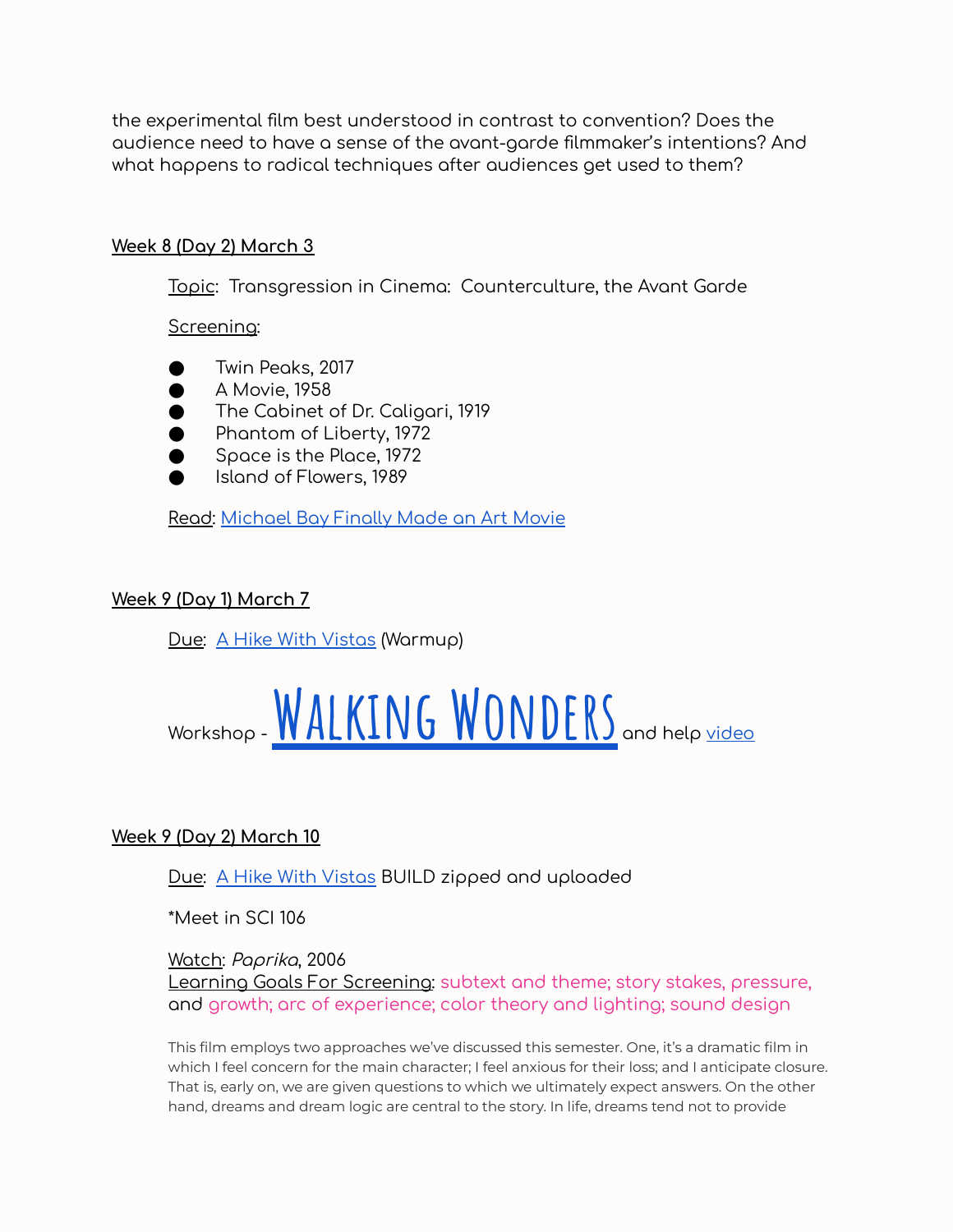closure. This is also true for "dream-like" movies (and their close cousins, avant garde films). Dreams prioritize opportunities for personal interpretation (what does this film mean to **you**?) over giving you the author's answers. To put it another way, how important is Paprika's final act? Is the plot's closure satisfying and important to the film's emotional and intellectual impact on you? Does this film manage to have it both ways?....do the dramatic structure and dream logic mesh well?



### **Part 5: World as Character**

#### **Week 10 (Day 1) March 21**

Let us think about the videogame, not as a medium, but as an experience. We will describe various types of **design goals**.

Screening: Scripted Spaces

Popular feature **animation** from studios like Disney and Pixar are aligned with dramatic narrative discussed in the previous class. But the history of animation is replete with a separate approach to story. Such examples of "experimental animation" draw from elemental stories of folklore and fairy tales, and feature "scripted journeys". The character is controlled by surrounding forces, and viewers project their own sensibilities onto the character. The video game designer has much to learn from this history.

**Screening: Animation is Dream Allegory**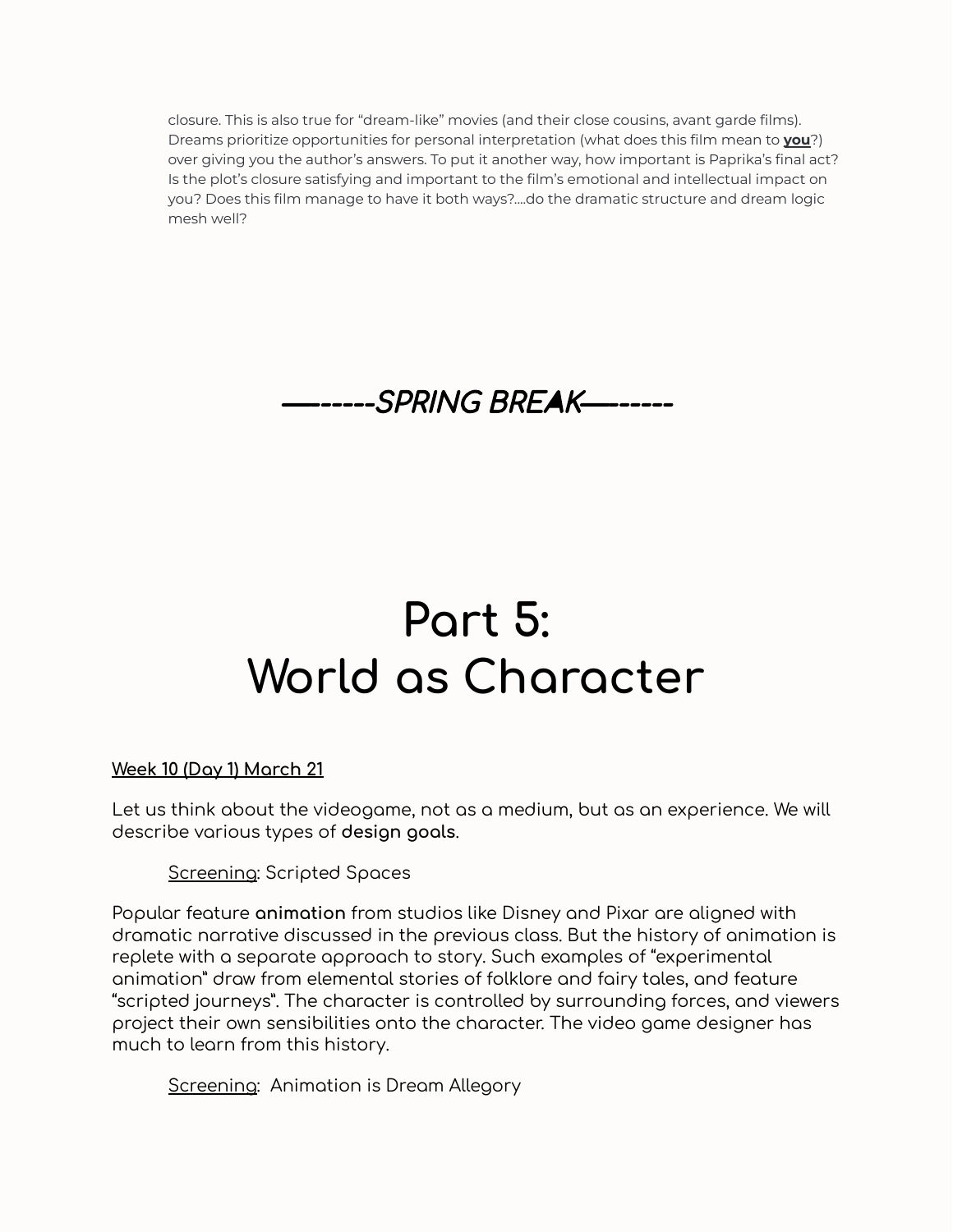- The Street of Crocodiles, 1986
- Balance, 1989
- Pride of Strathmoor, 2014
- The Story of the Cat and the Moon, 1997

We will study a primary influence on videogames - the **scripted space** (the painted dome, the mall, casinos, theme parks). Additionally, what storytelling approaches do we recognize from our discussion of animation as stories-of-elemental-determinism? Who is the main character - the player/protagonist or the world?

#### **Week 10 (Day 2) March 24**

\*Meet in RZC 119 IMAX Theater

Watch: Gris, Fantastic Planet

Due: Play Inscryption with partner (partners same as for Project 2, below)

Project 2 + *Inscryption* partner (although Project 2 is not due today)

| Erin        | Jeron     |
|-------------|-----------|
| Ina         | Harrison  |
| Katy        | Charlie   |
| Samuel      | Annabel   |
| Jacob       | Adrianna  |
| Spencer     | Kerry     |
| Theryn      | Amari     |
| Jonan       | Felix     |
| Anju        | Gage      |
| Yuheng/Toby | Catherine |
| Cindy       | Mudi      |
| Jordan      | Steven    |

Read: Playful Production Process, Chapter 16. Click: USC [library](https://uosc.primo.exlibrisgroup.com/discovery/fulldisplay?docid=alma991043510163403731&context=PC&vid=01USC_INST:01USC&lang=en&search_scope=MyInst_and_CI&adaptor=Primo%20Central&tab=Everything&mode=Basic) Link ….then click on "EBSCOhost Ebooks". Next, find Chapter 16 for download, as you have a limited number of pages you can download.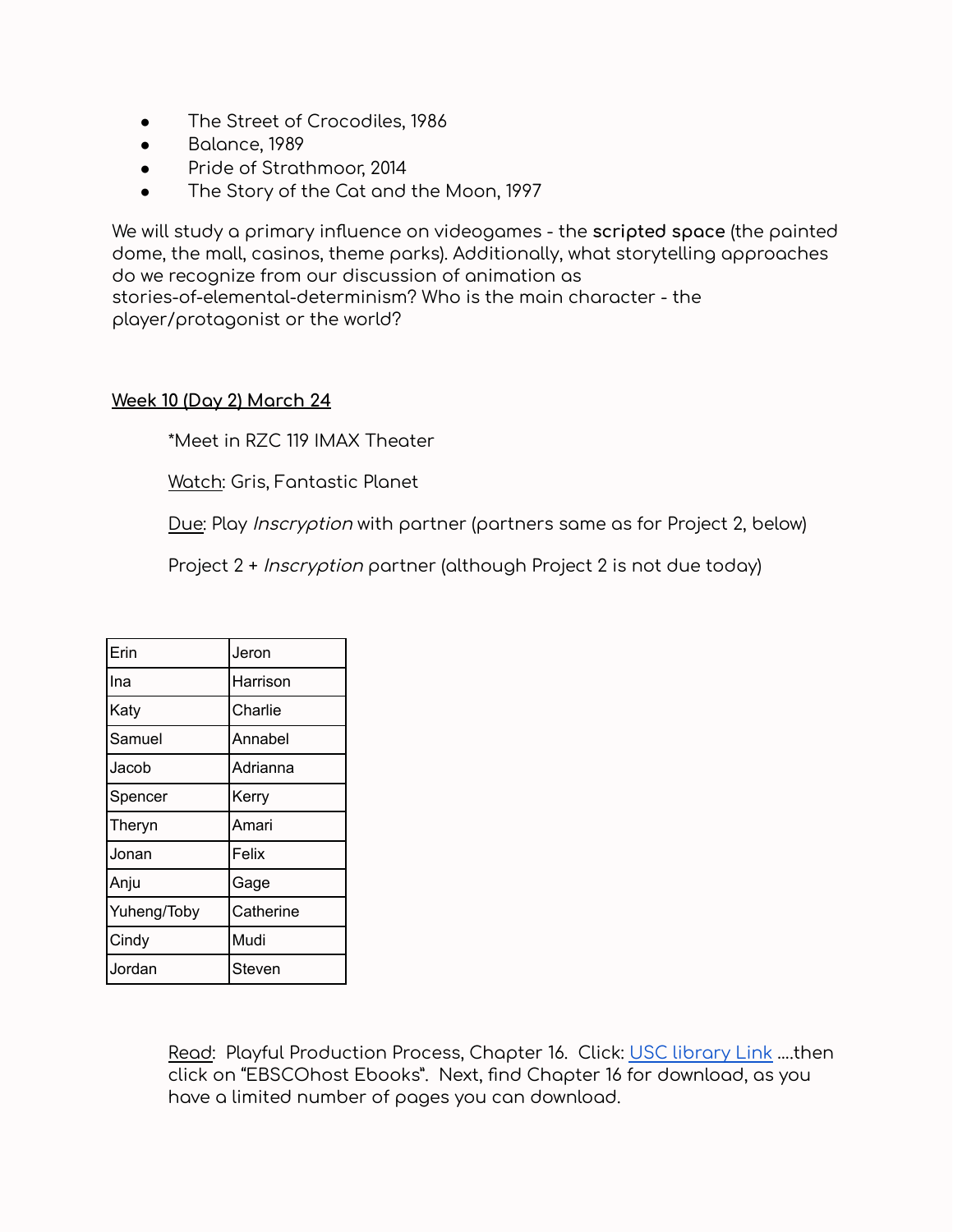#### **Week 11 (Day 1) March 28**

Read: The [Library](https://drive.google.com/drive/u/1/folders/1rxKhs2UpwYhrnVbrS1dgFXTUgri18GIU) of Babel

Workshop: Schell [Questions](https://docs.google.com/document/d/1aJ3spyHYaAKtSUh-2BhTzP5Znr9n6gPyjYdBqNC-Bz4/edit)

Pairs [Activity](https://docs.google.com/document/d/16OZYxR3rMYAlBiPB8Qvofh8g-R6vkYw8u2ynsLEc_n0/edit?usp=sharing)

#### **Week 11 (Day 2) March 31**

Due: Project 2, [Space](https://docs.google.com/document/d/1qRqbAmeM-Lu4h9Aw7gGtWrQ2oDuz1agcJu0SrJorroc/edit) and Story

#### **Week 12 (Day 1) April 4**

Play: Back to Bed, Superliminal

Read: Alice's Adventures in Wonderland (Chapters 1, 2, 3) [Link](https://www.gutenberg.org/files/11/11-h/11-h.htm)

Read: [D](http://io9.gizmodo.com/5301898/michael-bay-finally-made-an-art-movie)own the [Rabbit](https://www.theatlantic.com/entertainment/archive/2016/03/alice-in-wonderlands-influence-on-video-games/473082/) Hole

Workshop: Build a scene with [Dark](https://drive.google.com/drive/u/1/folders/1z1lWtDQxULNfgVB50qnbJhhPC7XFX2Z_) City 2

#### **Week 12 (Day 2) April 7**

\*Meet in RZC 119 IMAX Theater

Manifold Garden, The Catacombs of Solaris, Portal, Rez, Antichamber

Read (Optional): [Making](https://drive.google.com/drive/u/1/folders/1rxKhs2UpwYhrnVbrS1dgFXTUgri18GIU) Games

#### **Week 13 (Day 1) April 11**

Guest Speaker

Due: Level Design, Player's [Instincts](https://docs.google.com/document/d/1WjiBAYYgiFolNaZOwG08aHqKex6wLc3k5EDVwFYSZuU/edit) (Warmup)

#### **Week 13 (Day 2) April 14**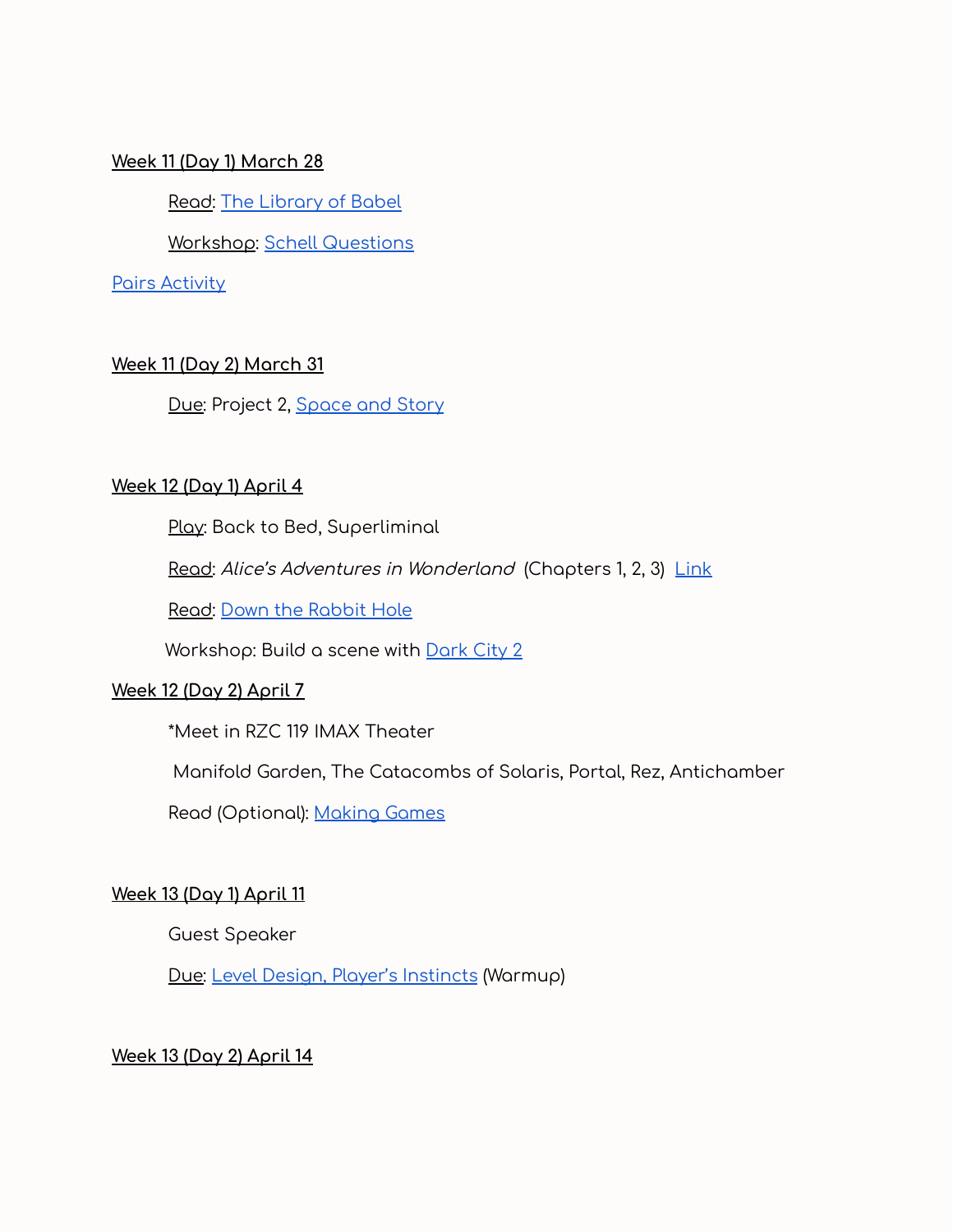We will continue our discussion of scripted spaces by distinguishing three types -of **labyrinths** - unicursal, maze, and network. Historically, what types of stories feature labyrinths, and how is that related to the experience of navigating them?

View: Zelda, Tango

Play: What Remains of Edith Finch, Disco Elysium

Workshop: Schell [Questions](https://docs.google.com/document/d/1aJ3spyHYaAKtSUh-2BhTzP5Znr9n6gPyjYdBqNC-Bz4/edit) 1a, 1b, 2a, 4a, 4b, 5a, 9a, 20a

Read: The Planiverse by [Alexander](https://drive.google.com/drive/u/1/folders/1rxKhs2UpwYhrnVbrS1dgFXTUgri18GIU) Dewdney (About the first **1/3** if you prefer, and you can skip the introduction)

#### **Week 14 (Day 1) April 18**

Concerning your final, did you do the work (preparation and incubation) so that you arrived at insight?

Plug & Play

Read: The Planiverse by [Alexander](https://drive.google.com/drive/u/1/folders/1rxKhs2UpwYhrnVbrS1dgFXTUgri18GIU) Dewdney (About the first **1/3** if you prefer, and you can skip the introduction)

#### **Week 14 (Day 2) April 21**

IMAX

#### **Week 15 (Day 1) April 25**

Course Review

So, what do you know now that you did not know then?

Read: What is Game [University](https://www.blog.radiator.debacle.us/2018/05/what-is-game-university-for.html) For? by Robert Yang

#### **Week 15 (Day 2) April 28**

Due: Final [Project](https://docs.google.com/document/d/1tOQBAJX4XWMOioxmZix_OY_hdTvCPH98ekCCtFwRtQI/edit)

**Final**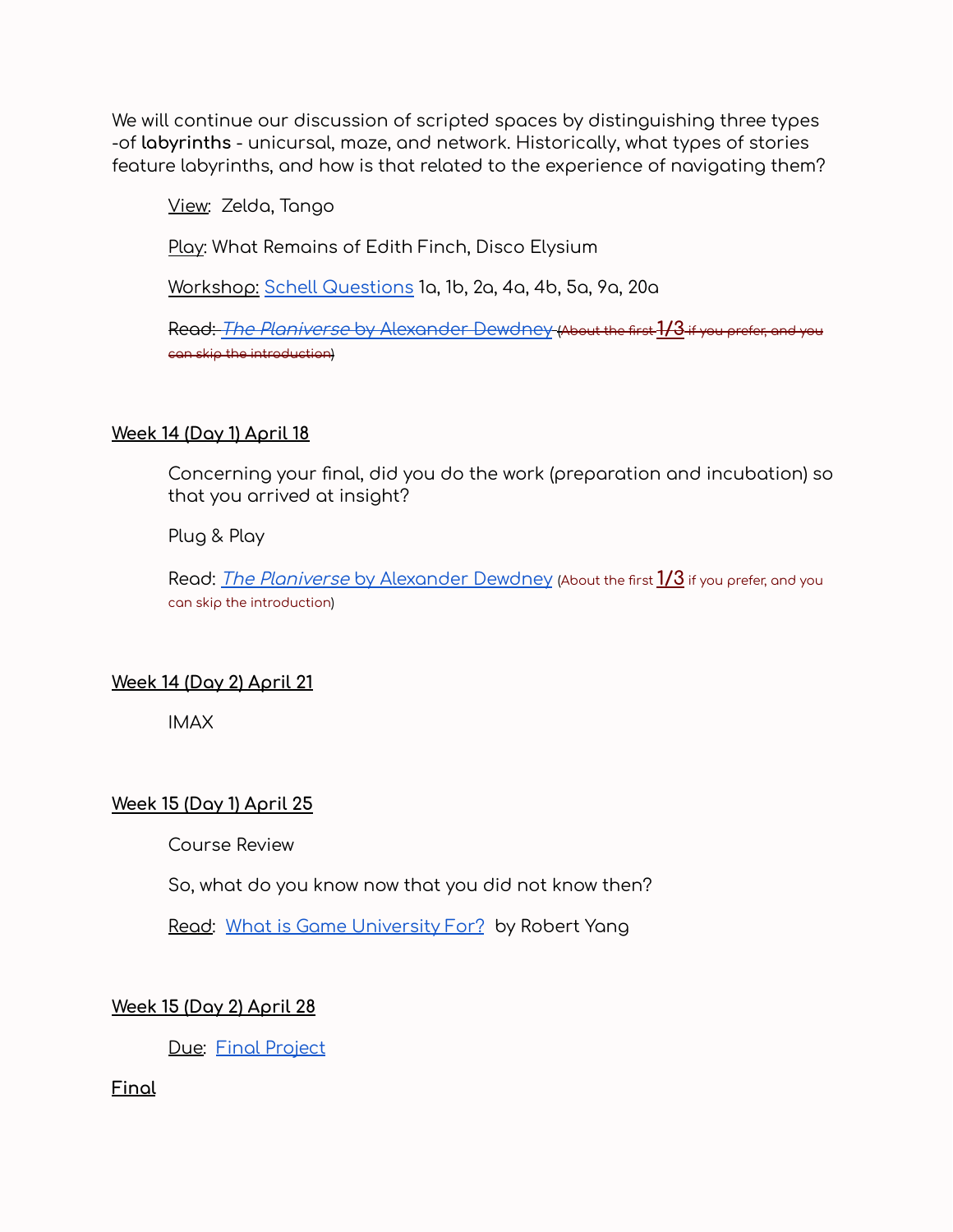Write one page about what classes and projects you plan to take on during the next 2 years, due when we are scheduled for an exam. (We do not have an exam).

#### **Missing an Assignment Deadline, Incompletes:**

The only acceptable excuses for missing an assignment deadline or taking an incomplete in the course are personal illness or a family emergency. Students must inform the instructor **before the assignment due date** and present verifiable evidence in order for a deadline extension to be granted. Students who wish to take incompletes must also present documentation of the problem to the instructor or student assistant before final grades are due. An Incomplete can only be assigned after the week 12 withdrawal deadline.

For assignments turned in after the assignment deadline without prior permission from the instructor, a penalty will be imposed equal to 10% of the total available points for the assignment, for each day or part of a day that the assignment is late, up to a maximum of seven days.

#### **Attendance Policy:**

Punctual attendance at all classes is mandatory. Students arriving more than five minutes late to three classes, more than ten minutes late to a single class, or leaving early, will be marked as having an unexcused absence from class, unless prior permission has been obtained from the instructor. The following guidelines are from the Interactive Media & Games Division handbook regarding absences and grading and apply to all students.

Guidelines for absences affecting grading

Two unexcused absences: lowers grade one full grade point (for example, from A to B)

Three unexcused absences: lowers grade two full grade points

Four or more unexcused absences: request to withdraw from course (instructor's discretion)

Excused absences are:



● Illness (with a doctor's verification)

● Family or personal emergency (with verification)

Social media, including text messaging and internet messaging, are excluded from class unless explicitly permitted by the instructor. A 0.5% grade reduction will result from each occurrence of a student being found using them.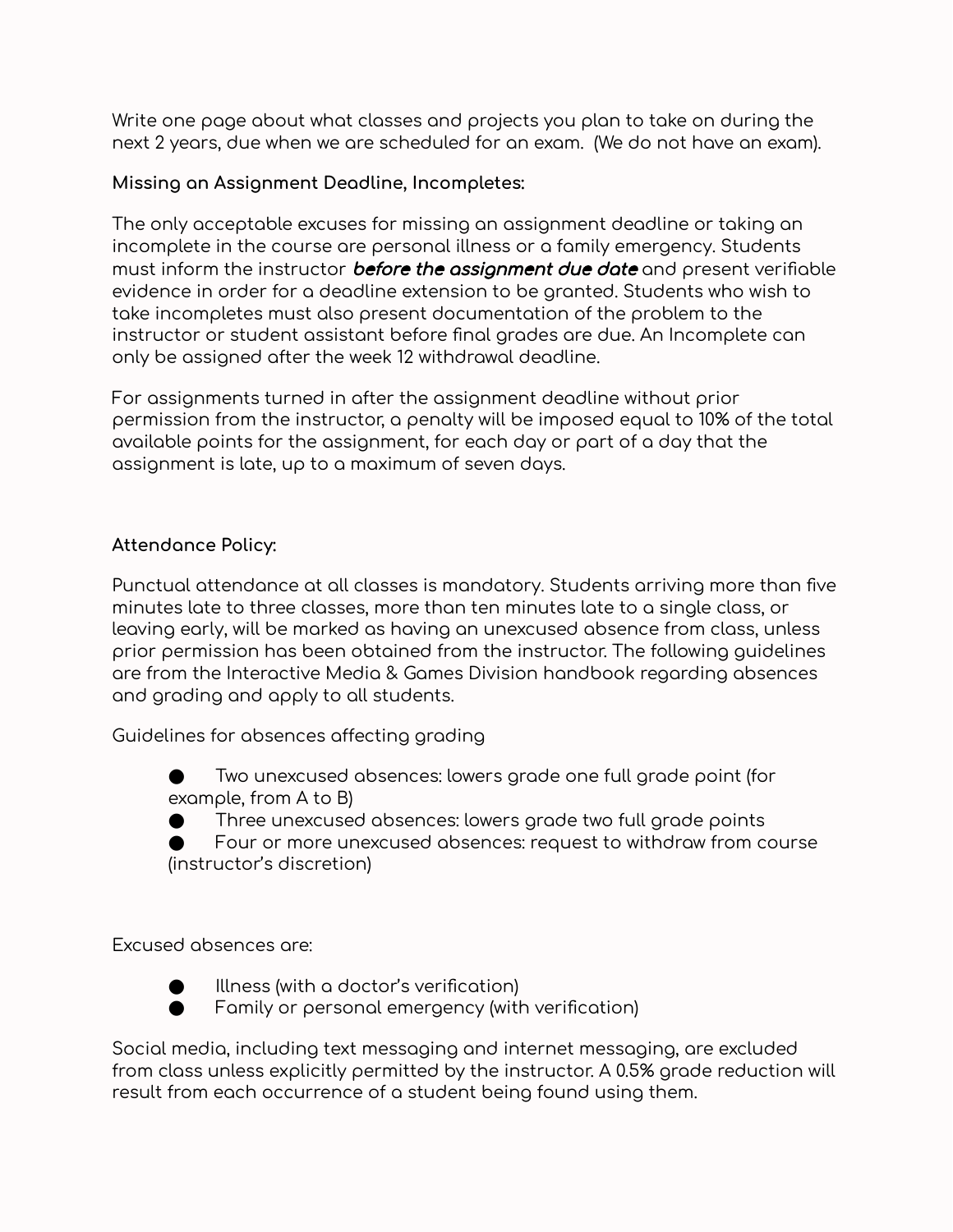#### **Academic Conduct**

Plagiarism – presenting someone else's ideas as your own, either verbatim or recast in your own words – is a serious academic offense with serious consequences. Please familiarize yourself with the discussion of plagiarism in SCampus in Section 11, Behavior Violating University Standard[s](https://scampus.usc.edu/1100-behavior-violating-university-standards-and-appropriate-sanctions/) [https://scampus.usc.edu/1100-behavior-violating-university-standards-and-appro](https://scampus.usc.edu/1100-behavior-violating-university-standards-and-appropriate-sanctions/) [priate-sanctions/.](https://scampus.usc.edu/1100-behavior-violating-university-standards-and-appropriate-sanctions/) Other forms of academic dishonesty are equally unacceptable. See additional information in *SCampus* and university policies on scientific misconduct, <http://policy.usc.edu/scientific-misconduct/>.

Discrimination, sexual assault, and harassment are not tolerated by the university. You are encouraged to report any incidents to the Office of Equity and Diversity <http://equity.usc.edu/> or to the Department of Public Safet[y](http://capsnet.usc.edu/department/department-public-safety/online-forms/contact-us) [http://capsnet.usc.edu/department/department-public-safety/online-forms/cont](http://capsnet.usc.edu/department/department-public-safety/online-forms/contact-us) [act-us](http://capsnet.usc.edu/department/department-public-safety/online-forms/contact-us). This is important for the safety whole USC community. Another member of the university community – such as a friend, classmate, advisor, or faculty member – can help initiate the report, or can initiate the report on behalf of another person. Relationship and Sexual Violence Prevention and Service[s](https://studenthealth.usc.edu/sexual-assault/) <https://studenthealth.usc.edu/sexual-assault/> provides 24/7 confidential support, and the sexual assault resource center webpage sarc@usc.edu describes reporting options and other resources.

#### **Support Systems**

A number of USC's schools provide support for students who need help with scholarly writing. Check with your advisor or program staff to find out more. Students whose primary language is not English should check with the American Language Institute [http://dornsife.usc.edu/ali,](http://dornsife.usc.edu/ali) which sponsors courses and workshops specifically for international graduate students. The Office of Disability Services and Program[s](http://sait.usc.edu/academicsupport/centerprograms/dsp/home_index.html)

[http://sait.usc.edu/academicsupport/centerprograms/dsp/home\\_index.html](http://sait.usc.edu/academicsupport/centerprograms/dsp/home_index.html) provides certification for students with disabilities and helps arrange the relevant accommodations. If an officially declared emergency makes travel to campus infeasible, USC Emergency Information <http://emergency.usc.edu/>will provide safety and other updates, including ways in which instruction will be continued by means of blackboard, teleconferencing, and other technology.

#### **Disruptive Student Behavior**:

Behavior that persistently or grossly interferes with classroom activities is considered disruptive behavior and may be subject to disciplinary action. Such behavior inhibits other students' ability to learn and an instructor's ability to teach. A student responsible for disruptive behavior may be required to leave